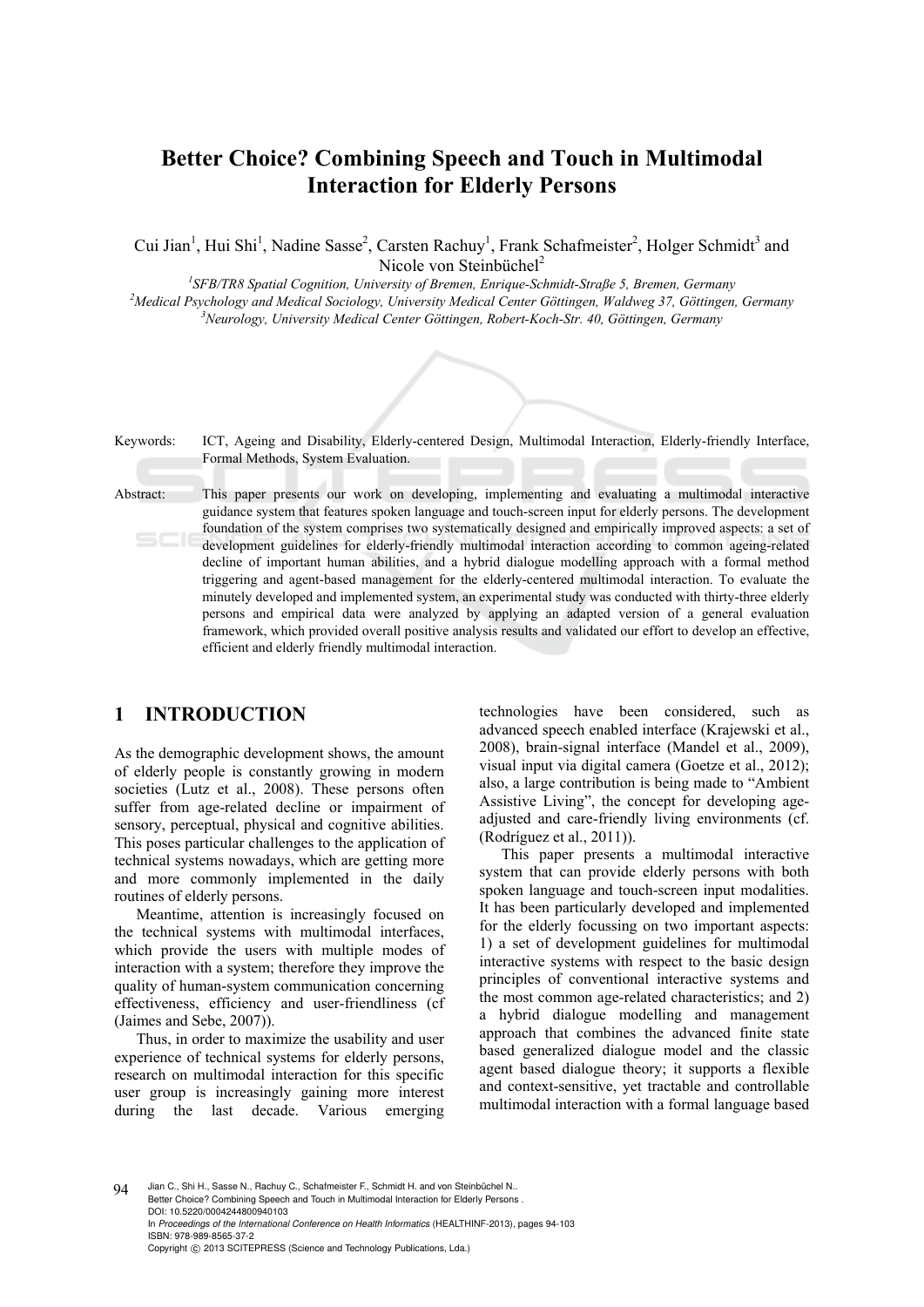development framework. The resulting system has been continuously improved by a series of evaluative studies of our previous work concerning the development foundation and different modalities (cf. (Jian et al., 2011), (Jian et al., 2012)). In order to perform a further evaluation of spoken language and touch-screen combining input modalities, as well as the assessment of the complete multimodal interactive system concerning its effectiveness of task performance, efficiency of interface interaction and user acceptance by elderly persons, a supplementary experimental study was conducted with 33 elderly. The data were analysed by applying an adapted version of the general evaluation framework PARADISE (Walker et al., 1997). The Results are briefly described in this paper.

The rest of the paper is organized as follows: section 2 briefly introduces the design guidelines for multimodal interactive systems for elderly persons and the hybrid approach for multimodal interaction management; section 3 presents the multimodal interactive guidance system and section 4 describes the experimental study on evaluating the modality combining spoken language and touch-screen; the results are analysed and discussed in section 5. Finally, section 6 concludes the reported work and outlines the direction of our future activities.

# **2 THE DEVELOPMENT FOUNDATION**

The theoretical and technical foundation of our work comprises two aspects:

- A set of design guidelines for an elderlycentered multimodal interactive system;
- A formal method and agent based hybrid modelling approach for dialogue management.

They are both systematically designed with respect to their suitability for the application, and continuously improved by our previous empirical studies (cf. (Jian et al., 2012)).

### **2.1 Design Guidelines of Multimodal Interactive Systems for Elderly Persons**

Physical and cognitive decline is almost universal in the elderly. According to (Birdi et al., 1997), these age-related characteristics should be considered while developing interactive systems for the elderly. Therefore, based on the common design principles for conventional interactive systems and the ageingrelated empirical findings, we defined a set of design guidelines for multimodal interaction with respect to the decline of important human perceptual and cognitive functions. These guidelines have been implemented into our multimodal interactive guidance system, evaluated by our previous empirical studies, and then improved on the basis of their results.

The final set of improved design guidelines were summarized in (Jian et al., 2012). For reasons of brevity we report empirical findings regarding the decline of the seven most common human abilities, accordingly followed by the most important elements implemented and improved during our system development:

**Visual Perception** worsens for most people with age (Fozard, 1990). Physically the size of the visual field is decreasing and the peripheral vision can be lost. It is more difficult to focus on objects up close and to see fine details, including rich colours and complex shapes that make images hard or even impossible to identify. Rapidly moving objects are either causing too much distraction, and/or become less noticeable. This decline concerns most with the graphical user interface. Based on the suggested guidelines, only simple and clear layout was constructed without overlapping items; 12-14 sized sans-serif fonts were chosen for all displayed texts. Simple and high contrast colours without fancy visual effects were used and placed aside; regularly shaped rectangles and circles were selected for comfortable perception and easy identification.

**Speech Ability** declines while ageing in the way of being less efficient for pronouncing complex words or longer sentences, probably due to reduced motor control of tongue and lips (Mackay and Abrams, 1996). (Moeller et al., 2008) confirmed that, elderly-centered adaptation of speech-enabled interactive components can improve the interaction quality to a satisfactory level. Therefore, the vocabulary and grammar for our speech recognizer and analyser were constructed with preferably short and easy wording in daily life communication; dialogue strategies were also adjusted to many elderly-specific situations.

**Auditory Perception** declines to 75% between the age of 75 and 79 year olds (cf. Kline and Scialfa, 1996). High pitched sounds are hard to perceive; complex sentences are difficult to follow (Schieber, 1992). Therefore, text and acoustic output were both provided as system responses. Style, vocabulary and structure of the sentences were intensively revisedregarding brevity. A low-pitched yetvigorous male voice was used for the speech synthesis.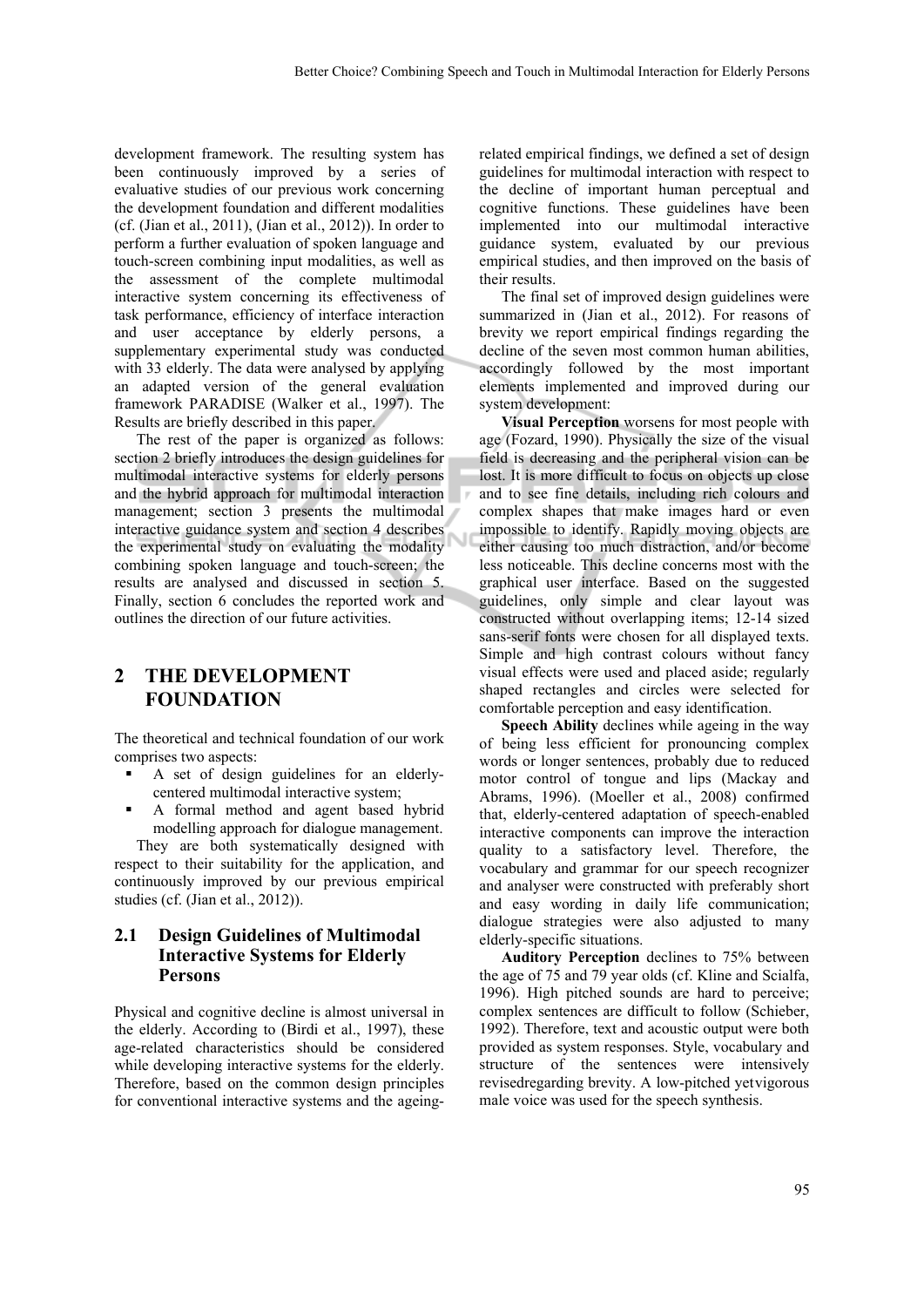**Motor Abilities** decline generally due to loss of physical activities while ageing. Complex fine motor activities are more difficult to perform, e.g. to grab small or irregular targets (cf. Charness and Bosman, 1990); conventional input devices such as a computer mouse are less preferred by elderly persons as good hand-eye coordination is required (Walkder et al., 1997). Taking these findings into account, a touch screen was chosen as the haptic interface; Regularly shaped, sufficiently sized and well separated interface elements were constructed; pressing instead of clicking or dragging was decided to be the only action in order to avoid otherwise frequently occurring errors.

**Attention and Concentration** drop while ageing. Elderly persons either become more easily distracted by details and noise, or find other things harder to notice when concentrating on one thing (Kotary and Hoyer, 1995); they show great difficulty with situations where divided attention is needed (McDowd and Craik, 1988). Thus, fancy irrelevant images or decorations were removed. Unified font, colours, sizes of interface elements were used throughout the interaction. Simple animations for notifying changes were constructed, giving sufficiently clear feedback to the user.

**Memory Functions** decline differently. Short term memory holds fewer items with age and working memory becomes less efficient (Salthouse, 1994). Semantic information is normally preserved in long term memory (Craik and Jennings, 1992). Guided by these facts, the quantity of displayed items was restricted to no more than three, regarding the average capacity of short term memory of elderly persons; sequentially presented items were intensively revised to assist orientation during interaction. Context sensitive cues were presented with selected colours: green for items concerning persons, yellow for items concerning rooms, etc.

**Intellectual Reasoning Ability** does not decline much during the normal ageing process. (Hawthorn, 2000) believed that crystallized intelligence can assist elderly persons to perform better in a stable well-known interface environment. Therefore, consistent layout, colours and interaction styles were used throughout the interaction. Changes on the interface can only happen on data level.

# **2.2 The Hybrid Approach for Interaction Management**

The hybrid dialogue modelling approach combines the finite-state-based generalized dialogue models with the classic agent-based dialogue management theories. This section

- $\blacksquare$  introduces the basic theory of this approach,
- presents the adapted instance model for multimodal interaction in elderly persons by applying the hybrid approach;
- describes a formal language based development toolkit, which is then used to support the implementation of the instance model and its integration into our multimodal interactive guidance system for achieving an effective, flexible, yet formally controllable multimodal interaction management.

#### **2.2.1 The Theory**

The development of the hybrid dialogue modelling approach benefited from existing researches on these two important interaction management theories:

The **generalized dialogue models**, which are constructed with recursive transition networks (RTN) at the illocutionary level. These networks can abstract dialogue models by describing discourse patterns as illocutionary acts, without reference to any direct surface indicators (cf. (Alston, 2000));

The **classic agent-based management** method: information state update based management theories (cf. (Traum and Larsson, 2003)), which focus on the modelling of discourse context as the attitudinal state of an intelligent agent. This method shows a powerful way to handle dynamic information for a context sensitive dialogue management.

However, these two well-accepted methods have their own limitations. On one hand, the generalized dialogue models are based on finite state transition models, which are criticized for their inflexibility of dealing with dynamic information exchange; on the other hand, the information state update models are usually very difficult to manage and extend.

Therefore, we designed a hybrid dialogue modelling approach by extending the generalized dialogue model with conditions and information state update rules added into finite-state transitions.

#### **2.2.2 The Interaction Model**

In order to manage multimodal interaction for elderly persons, an adapted hybrid dialogue model was constructed and evaluated by our previous work (cf. (Shi et al., 2011)). The accordingly improved version consists of four hybrid dialogue schemas: the initiating schema, the user's action schema, the system's response schema and the user's response schema, regarding the four general transitions during interaction.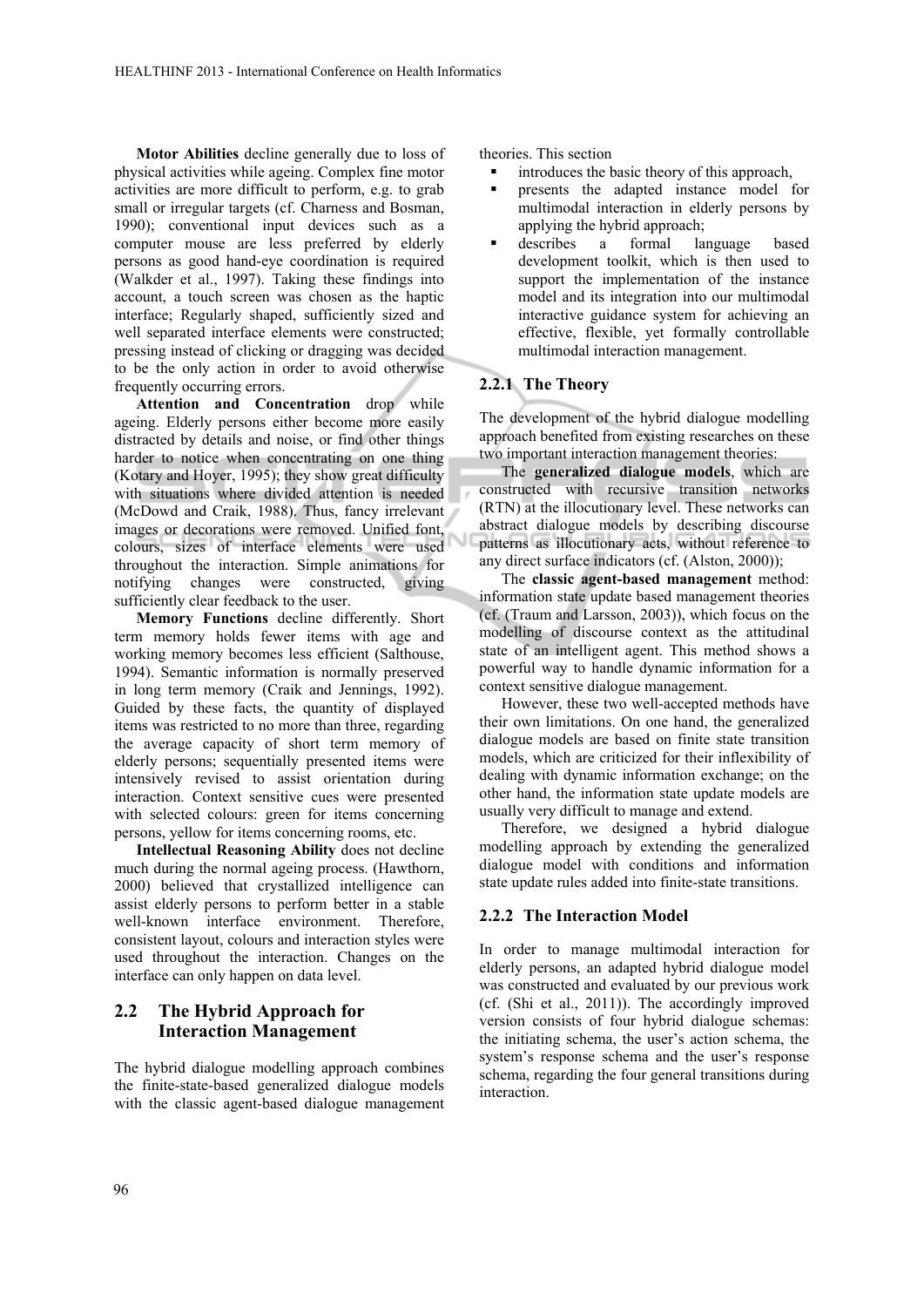Each interaction is initiated with the schema *Dialogue(S, U)* (cf. Figure 1), by the initialization of the system's start state and a greeting request. In Dialogue(S, U) the system initiates a dialogue with a request move (i.e. *S.request*), which cause the initialization of the dialogue context using the update rule INIT.



Figure 1: The initiating model.

The dialogue continues with the user's instruction, request for a certain information or restart action, leading to the system's further response or dialogue restart, respectively, while updating the information state with the attached update rules (cf. *Dialogue(U, S)* in figure 2).



Figure 2: The user's actions model.

After receiving user input, the system tries to generate an appropriate response according to its current knowledge base and information state (cf. *Response(S, U)* in figure 3). This can be informing the user with requested data, rejecting an unacceptable request with or without certain reasons, providing choices for multiple options, or asking for further confirmation of taking a critical action, each of which triggers transitions to other hybrid models.

Finally, the user can accept or reject the system's response, or even ignore it by simply providing new instructions or requests, triggering further state transitions as well as information state updates (cf. *Response(U, S)* in Figure 4).

Besides the improvement performed with respect to the specific interaction data of the elderly subjects in our previous studies, the decline of physical and cognitive abilities of elderly persons, especially memory function, concentration and fluid reasoning ability should be considered as well. Therefore, for the improvement of the current hybrid dialogue model we also included the following features to assist the elderly during the multimodal interaction:



Figure 3: The system's response model.



Figure 4: The user's response model.

- Relevant dialogue history information, such as the latest utterance, was added into the current information state and provided in case of speech recognition problems.
- Context sensitive information, which is kept in the current information state, is designed to be either directly presented after each interaction pace, or included within dialogue utterance, in order to ease the common problems caused by the declining memory function.
- Additional context information is provided with specific information state update rules in extreme cases, e.g. if the automatic speech recognition problems become too interfering, messages containing possibly recognized context will be presented.
- Instead of keeping rich transition alternatives at the illocutionary level, the hybrid model was kept as compact and intuitive as possible.

#### **2.2.3 A Development Framework to Support the Hybrid Dialogue Modelling Approach**

The structure of a hybrid dialogue model is in fact a typical finite state transition model. This feature enables any hybrid dialogue model to be formally specified as a set of machine readable codes, e.g.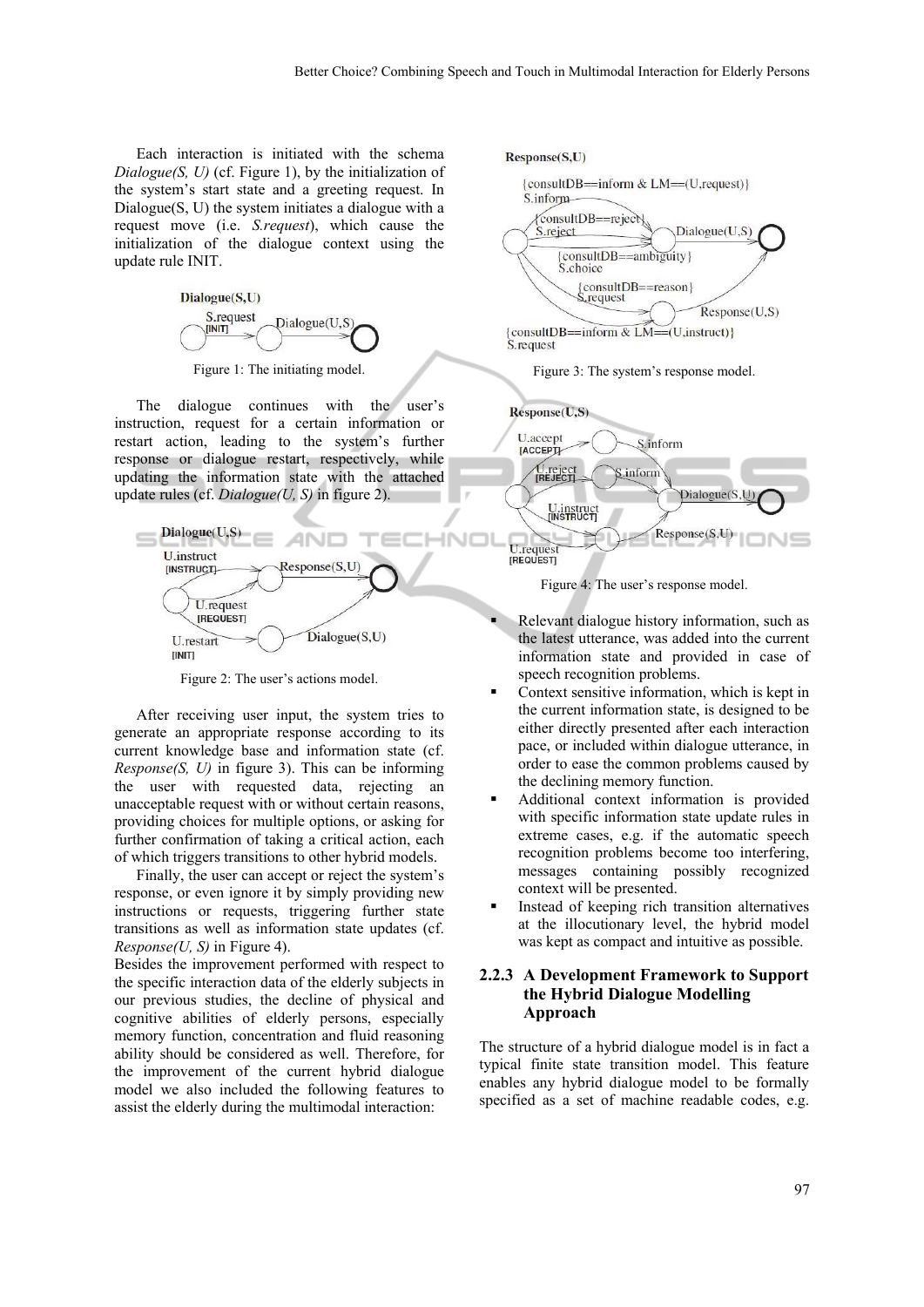using mathematically well-founded formal language, Communicating Sequential Processes (CSP) (cf. (Roscoe, 1997)) in the formal methods and computer science community. Furthermore, the CSP program is also supported by well-established model checkers, which provides the rich possibilities of validating the concurrent aspects and increasing the tractability of the specified model (cf. (Hall, 2002)).

Thus, in order to support the development of hybrid dialogue models using the formal language CSP and its integration into a practical multimodal interactive system, we designed FormDia, the Formal Dialogue Development Toolkit (cf. Figure 5).



Figure 5: The Structure of the FormDia Toolkit.

Theoretical and technical details about FormDia can be found in (Shi and Bateman, 2005). In general, the FormDia Toolkit supports the implementation and integration of a hybrid dialogue model into an interactive system with the four components:

**Validator**: after a hybrid dialogue model is specified with CSP, it can be validated by an external model checker: the Failures-Divergence Refinement tool or FDR (Broadfoot and Roscoe, 2000), for validating and verifying concurrency of state automata.

**Generator**: with the validated CSP specification, machine readable finite state automata can be generated by the Generator.

**Simulator**: with the generated finite state automata and the communication channels, dialogues scenarios can be simulated via a graphical interface, which visualizes dialogue states as a directed graph and provides a set of utilities for primary testing.

**Dialogue Management Driver**: finally the dialogue model is integrated into an interactive system via the dialogue management driver.

Therefore, FormDia enables an intuitive design of hybrid dialogue models with formal language, automatic validation of the related functional properties, easy simulation and verification of

specified interaction situations, and a straightforward integration into a practical interactive system.

## **3 SYSTEM DESCRIPTION**

Based on the development foundation introduced in the previous section, we developed a general Multimodal Interactive Guidance System for Elderly Persons (MIGSEP).

#### **3.1 System Introduction**

MIGSEP runs on a portable touch-screen tablet PC and will serve as the interactive media, which is intended to be used by an elderly or handicapped person seated in an autonomous electronic wheelchair that can automatically carry its users to desired locations within complex environments. The user should interact with MIGSEP with spokenlanguage and touch-screen combining input modality to find the desired target.

#### **3.2 System Architecture**

The architecture of MIGSEP is illustrated in figure 6. The *Generalized Dialogue Manager* was developed using the introduced adapted hybrid dialogue model and the FormDia toolkit. It functions as the central processing unit of the entire system and supports a formally controllable and extensible, meantime flexible and context-sensitive multimodal interaction management. An *Input Manager* receives and interprets all incoming messages from the *GUI Action Recognizer* for GUI input events, the *Speech Recognizer* for natural language understanding and the *Sensing Manager* for other possible sensor data. An *Output Manager* on the other hand, handles all outgoing commands and distributes them to the *View Presenter* for presenting visual feedbacks, the *Speech Synthesizer* to generate natural language responses and the *Action Actuator* to perform necessary motor actions, such as sending a driving request to the autonomous electronic wheelchair. The *Knowledge Manager*, constantly connected with the *Generalized Dialogue Manager,* uses a *Database* to keep the static data of certain environments and the *Context* to process the dynamic information exchanged with the users during the interaction.

All components of MIGSEP are closely connected via XML-based communication channels and each component can be treated as an open black box which can be accordingly modified or extended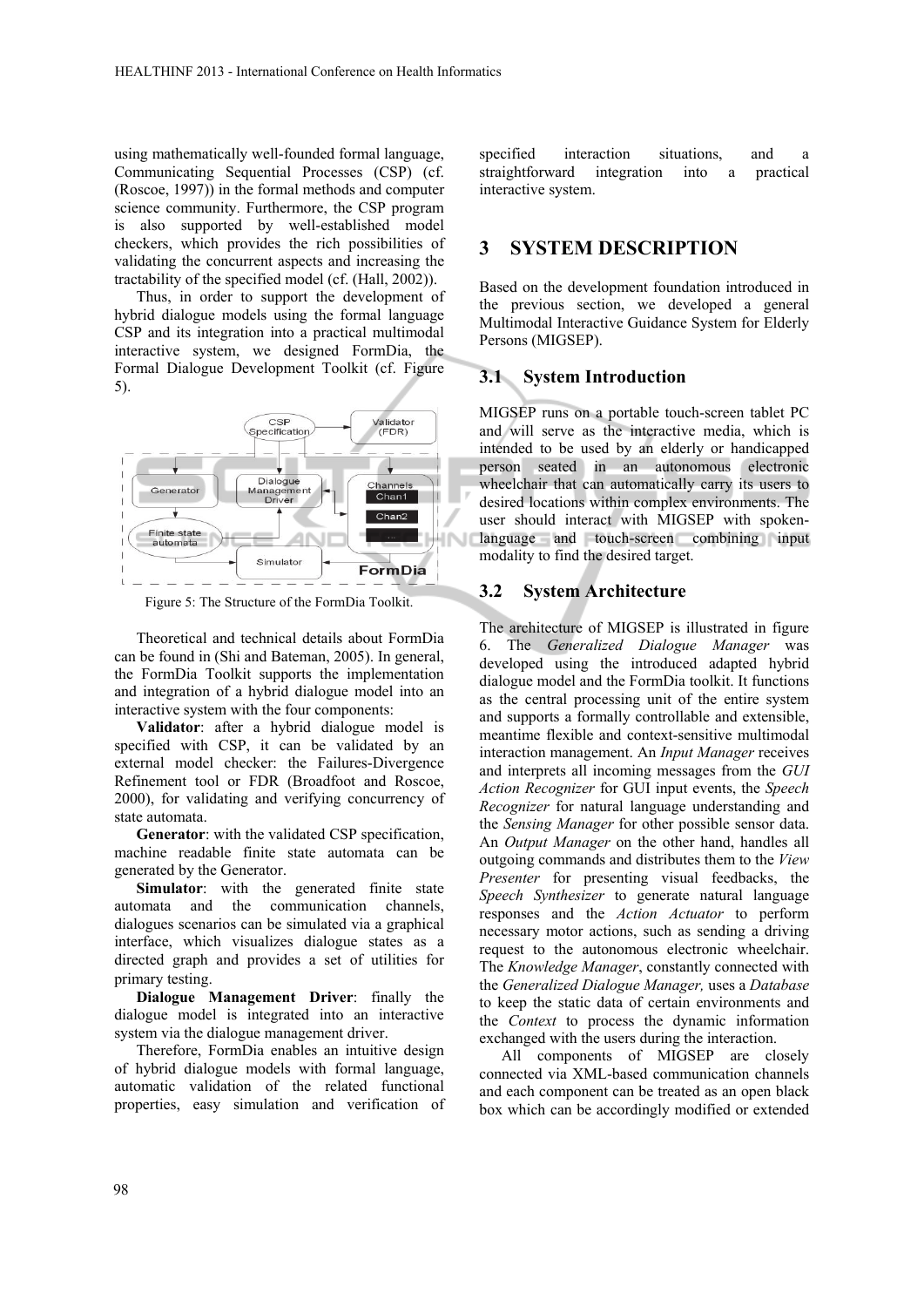for concrete domain specific use, without affecting other components in the MIGSEP architecture. It provides a general open platform for both theoretical researches and empirical studies on single- or multimodal interaction that can relate to different application domains and scenarios.



#### **3.3 Interaction with the System**

The current instance of MIGSEP was implemented as a guidance system used by elderly persons for the application domain of hospital environments. Figure 7 shows a user interacting with MIGSEP.



Figure 7: A user is interacting with MIGSEP.

This MIGSEP system consists of a button device for triggering a "press to talk" signal, a green lamp to signalize the "being pressed and ready to talk" state, and the tablet PC, on which the MIGSEP system is running and the interface is displayed. The MIGSEP interface simply consists of two areas:

**Function-area** contains the function button "start" on the top left for going to the start state, the function button "toilet" below it regards the basic needs of elderly persons, and the text area for displaying the system responses in the middle;

**Choice-area** displays information entities as single cards that can be selected, with a scrollbar indicating the position of the current displayed cards and a context sensitive coloured bar showing the current concerned context if necessary.

Figure 8 shows a sample of spoken language and touch-screen combined interaction dialogue between

MIGSEP and a user who would like go to the cardiology department, to a doctor named Wolf.

- S: < shows 3 cards, green for persons, yellow for rooms and blue for departments>
	- hello, where do you want to go?
- U: I want to go to Wolf in the cardiology department.
- S: < shows a blue bar texted with cardilogy on the top, and 2 green cards, with photos, titles and names in the middle> I found two persons working in the cardiology department with the name Wolf, to which do you want to go?
- U: < presses the second card>
- 
- S: <enlarges the second green card, shows yes/no button> Do you want to go to Mrs. Dr. Diana Wolf?
- U: < press the yes button>
- S: <resizes the second green card and shows the 3 cards in the start menu again>

OK, I have saved this goal. Where else do you want to go?

Figure 8: A sample interaction with MIGSEP.

### **4 EXPERIMENTAL STUDY**

To evaluate how well the MIGSEP system can assist elderly persons by using a modality combining spoken language and touch-screen, an experimental study was conducted with the department of Medical Psychology and Medical Sociology in Göttingen.

#### **4.1 Participants**

33 elderly persons (m/f: 19/14, mean age of 70.7, standard deviation 3.1), all German native speakers, participated in the study. They all had to pass the mini-mental state examination (MMSE), a screening test to assess the cognitive mental status (cf. (Folstein et al., 1975)). A test score between 28 and 30 indicates slightest decline versus normal cognitive functioning. Our participants showed an average score of 28.9 (std.=.83).

#### **4.2 Stimuli and Apparatus**

Visual stimuli were presented via a green lamp and a graphical user interface on the screen of a portable tablet PC; audio stimuli were also generated by the MIGSEP system and played via two loudspeakers at a well-perceivable volume. All tasks were given as keywords on the pages of a calendar-like system.

There were two types of input possibilities, which could be freely chosen: the spoken language, activated if the button was being pressed and the green lamp was on; and the touch-screen action, directly performable on the touch-screen display.

The same data set contains virtual yet sufficient information about personnel, rooms and departments in a common hospital, was used in the experiment.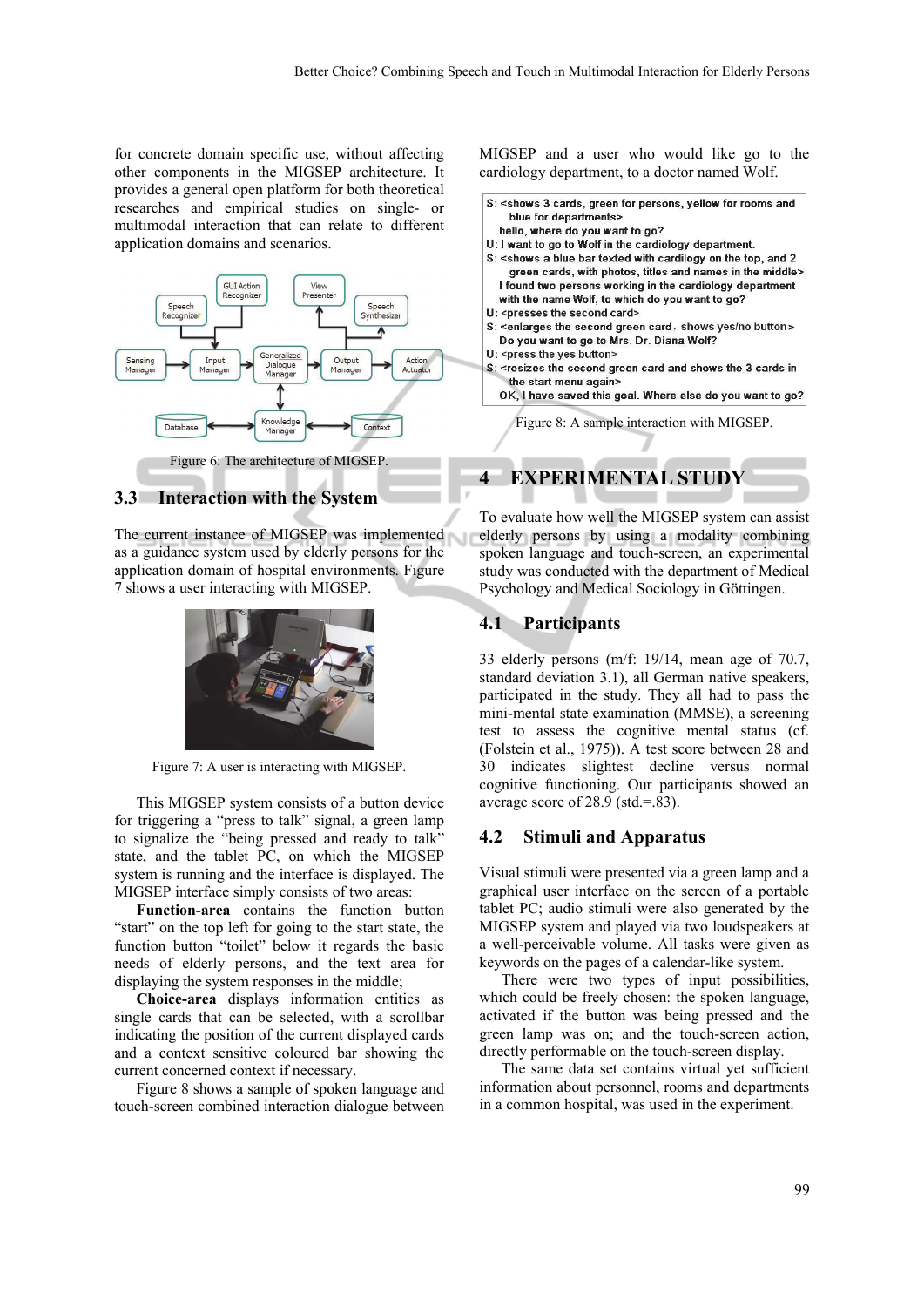During the experiment each participant was accompanied by the same investigator, who introduced the system and gave well-defined instructions at the beginning, and provided help if necessary during the trail (which was very rare).

An automatic internal logger of the MIGSEP system was used to collect the real-time system internal data, while the windows standard audio recorder program kept track of the whole dialogic interaction process.

A questionnaire, focusing on the user satisfaction with MIGSEP with respect to the spoken language and touch-screen combining input modality, was especially designed for this study. It contains 6 questions concerning the quality of the combined modality compared to a single modality, the feasibility, the advantages, the usability, the appropriateness and the preference. This questionnaire was answered by each participant via a five point Likert scale.

### **4.3 Procedure**

Each participant had to undergo four phases:

**Introduction**: a brief introduction was given to the participants, so that they could get the basic idea and an overview of the experiment.

ANO

 $\overline{\mathsf{M}}$ 

**Learning and Pre-tests**: the participants were instructed how to interact with MIGSEP using the spoken natural language and the touch-screen input. In order to minimize the learning or bias effect with respect to the use of one modality, we introduced a cross-over procedure, 16 participants out of 33 had to first use the touch-screen input and then the spoken language, the other 17 used spoken language first and then the touch-screen input. All of the participants had to perform 11 tasks concerning their navigation procedures in a hospital in order to reach a certain aim. Each modality and each task contained incomplete yet sufficient information about a destination the participant should select. For example they had to drive to "room 2603", to "Sonja Friedrich", or to "room 1206 or room 2206 with the name OCT-Diagnostics". Tasks were fulfilled or ended, if the goal was selected or the participant gave up trying after six minutes.

**Testing**: After performing 22 tasks with both modalities, each participant was asked to freely choose between spoken language and touch-screen input modality to perform again 11 tasks; they contained similar information as in pre-tests (varied only on data level) and were performed under the same conditions.

**Evaluation**: After all tasks were run through,

each participant was asked to fill in the questionnaire for evaluation.

### **5 RESULTS AND ANALYSIS**

According to the Paradise framework (Walker, et al., 1997), the performance of an interactive system can be measured via the effectiveness, efficiency of the system and the user satisfaction. Therefore, these three aspects were analysed.

#### **5.1 Effectiveness of the System**

To find out how effective the elderly were assisted by the MIGSEP system with the combining modality, statistical method "Kappa coefficient" is used. However, in the classic Paradise framework the Kappa method was originally used to evaluate a spoken dialogue system.

Therefore, in order to be able to calculate the Kappa coefficient with respect to the multimodal interaction with the MIGSEP system, we first had to develop an adaptation of the original attribute value matrix, which still contained all information that was exchanged during the multimodal interaction between MIGSEP and participants. For this reason, we introduce the concept of an Attribute Value Tree (AVT) (cf. the example in Figure 9).



Figure 9: An Attribute Value Tree.

An AVT is defined as a finite state transition diagram, which contains all the expected correct way, either touch-screen input or spoken language command, as the state transitions from the start state to the target state. As the AVT for the task "go to a person named Sonja Friedrich" illustrated in Figure 9, any correct interaction should go from the state mainView, then e.g. to PersonView by selecting the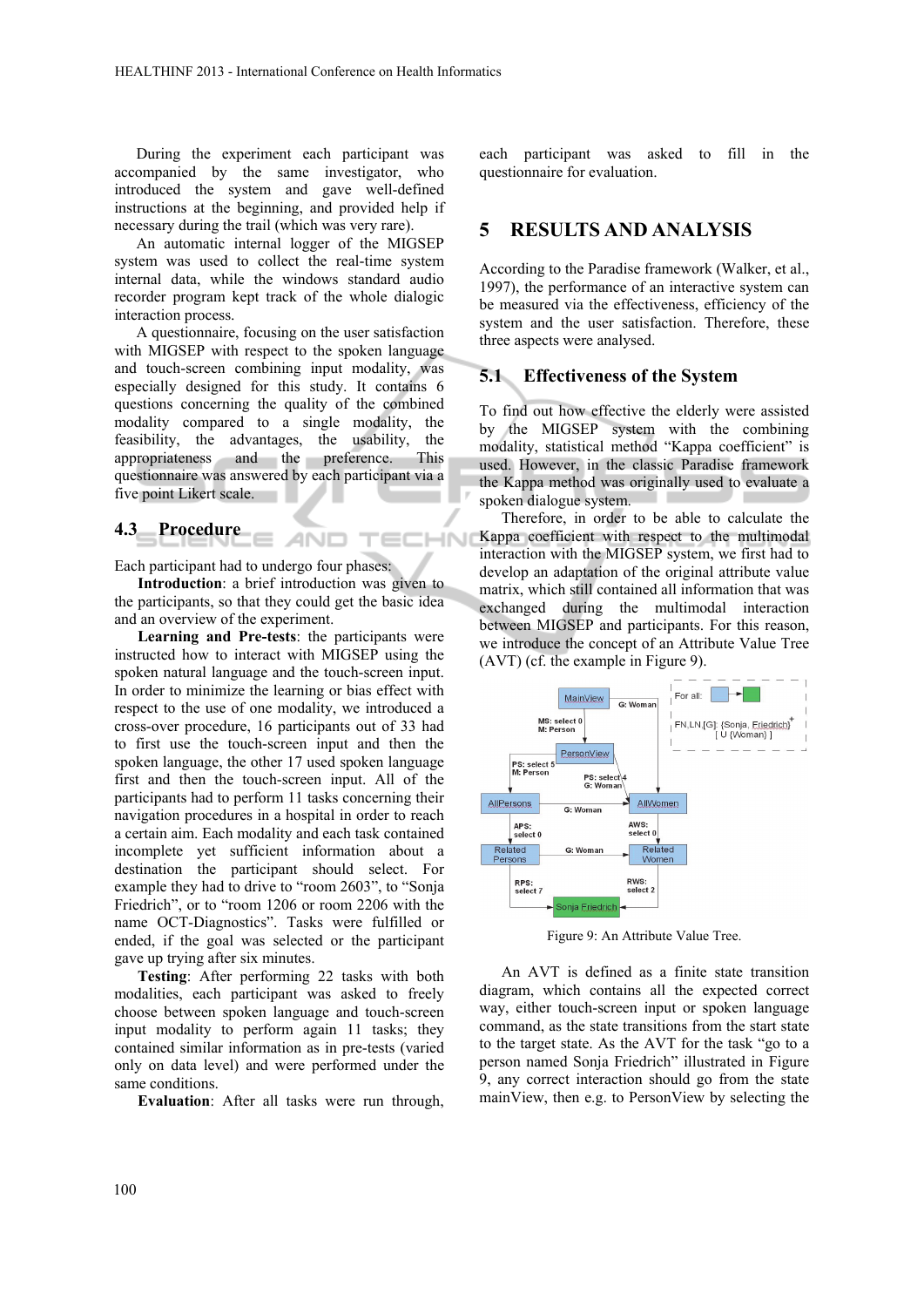first card (MS: select 0), or performing the spoken language command "I want to go to a person" (M: Person), or go to AllWomen state by simply saying "I want to go to a woman" from the MainView, etc.

An AVT contains the expected data set of a task, and therefore functions similarly as the original attribute value matrix, yet with the possibility of recording multimodal interaction exchange.

Thus, 11 AVTs were created for the 11 tasks respectively and by combining the actual data recorded during the experiment with the expected attribute values in the AVTs, we can construct the confusion matrices for all tasks. E.g., table 1 shows the confusion matrix for the task "drive to a person named Sonja Friedrich", where "M" and "N" denote whether the actual data match with the expected attribute values in the AVTs. E.g. there were 25 correctly selected actions in the PersonSelect (PS) state; and the spoken language command regarding the first name (FN) was misrecognized by the system for 6 times. Note that, because of the width of the text, not all attributes of this confusion matrix can be shown in this example.

Table 1: The confusion matrix for the task "drive to a person named Sonja Friedrich".

|          | PS |  | <b>MS</b> |  | $\cdots$ |  | <b>FN</b> |   |     |
|----------|----|--|-----------|--|----------|--|-----------|---|-----|
| Data     | М  |  | M         |  | М        |  | M         |   | sum |
| PS       | 25 |  |           |  |          |  |           |   | 25  |
| MS       |    |  |           |  |          |  |           |   | ι4  |
| $\cdots$ |    |  |           |  | $\cdots$ |  |           |   |     |
| FN       |    |  |           |  |          |  | 62        | n | 58  |

The data for all confusion matrices were merged and a total confusion matrix for all the data of the 11 performed tasks was created.

Given the total confusion matrix, the Kappa coefficient was calculated with

$$
\kappa = \frac{P(A) - P(E)}{1 - P(E)}
$$
, (Walker, et al., 1997)

In our experiment,  $P(A) = \frac{\sum_{i=1}^{n} M(i, M)}{m}$  $\frac{T(t, h)}{T}$  is the proportion of times that the actual data agree with the attribute values, and  $P(E) = \sum_{i=1}^{n} \left(\frac{M(i)}{T}\right)^2$  is the proportion of times that the actual data are expected to be agreed on by chance, where  $M(i, M)$  is the value of the matched cell of row i, M(i) the sum of the cells of row i, and T the sum of all cells.

Thus, we could calculate the Kappa Coefficient of the total confusion matrix *κ=0.91*, suggesting a highly successful degree of interaction between the MIGSEP and the participants using the spoken language and touch-screen combining modality.

#### **5.2 Efficiency of the System**

In order to find out how efficiently the participants were assisted using the combining modality, quantitative data of every single interaction during the testing were automatically logged. Results are summarized in Table 2, with respect to four important aspects for efficiency analysis.

Table 2: Efficiency of the system for each participant and each task.

|                  | Average | Standard<br>deviation |
|------------------|---------|-----------------------|
| User turns       | 7.4     | 3.6                   |
| Sys turns        | 7.4     | 3.6                   |
| ASR error times  | 03      | 0.4                   |
| Elapsed time (s) |         | 20.0                  |

The average 7.4 user turns and 7.4 system turns per participant per task have shown a very satisfying efficiency of the system, because the average basic turn numbers, which can be inferred with the theoretically shortest solution, are 2.9 user turns and 2.9 system turns for the only spoken language input, and 5.6 user turns and 5.3 system turns for the touch-screen input. The standard deviation 3.6 even indicates that, some of the participants are solving tasks using the approximately shortest solutions.

However, as observed the average turn numbers are a bit higher than the average number for the shortest solution, with a further insight into the detailed data, two reasons can be concluded:

- 4 participants were using only touch-screen input to interact with the system, which significantly increased the total turn numbers.
- By combining spoken language and touchscreen inputs, many participants first used the touch-screen to sort out the rough direction for each task and then used spoken language instructions to find the target, which however inevitably increased the turn numbers, yet clearly indicates their intention of avoiding the possible problems caused by the automatic speech recognition. This is also reflected by the very good average ASR error rate: 0.3, no ASR error occurred during the interaction.

Meanwhile, the average elapsed time for each task and participant (48.7 seconds) is considered as very short as well, because even with the shortest solution using spoken language commands, merely 48.7 seconds were used for 5.8 user interaction paces (2.9 user turns  $+ 2.9$  system turns), which is averagely maximum 8.4 seconds for each turn, this even includes long sentences uttered by the system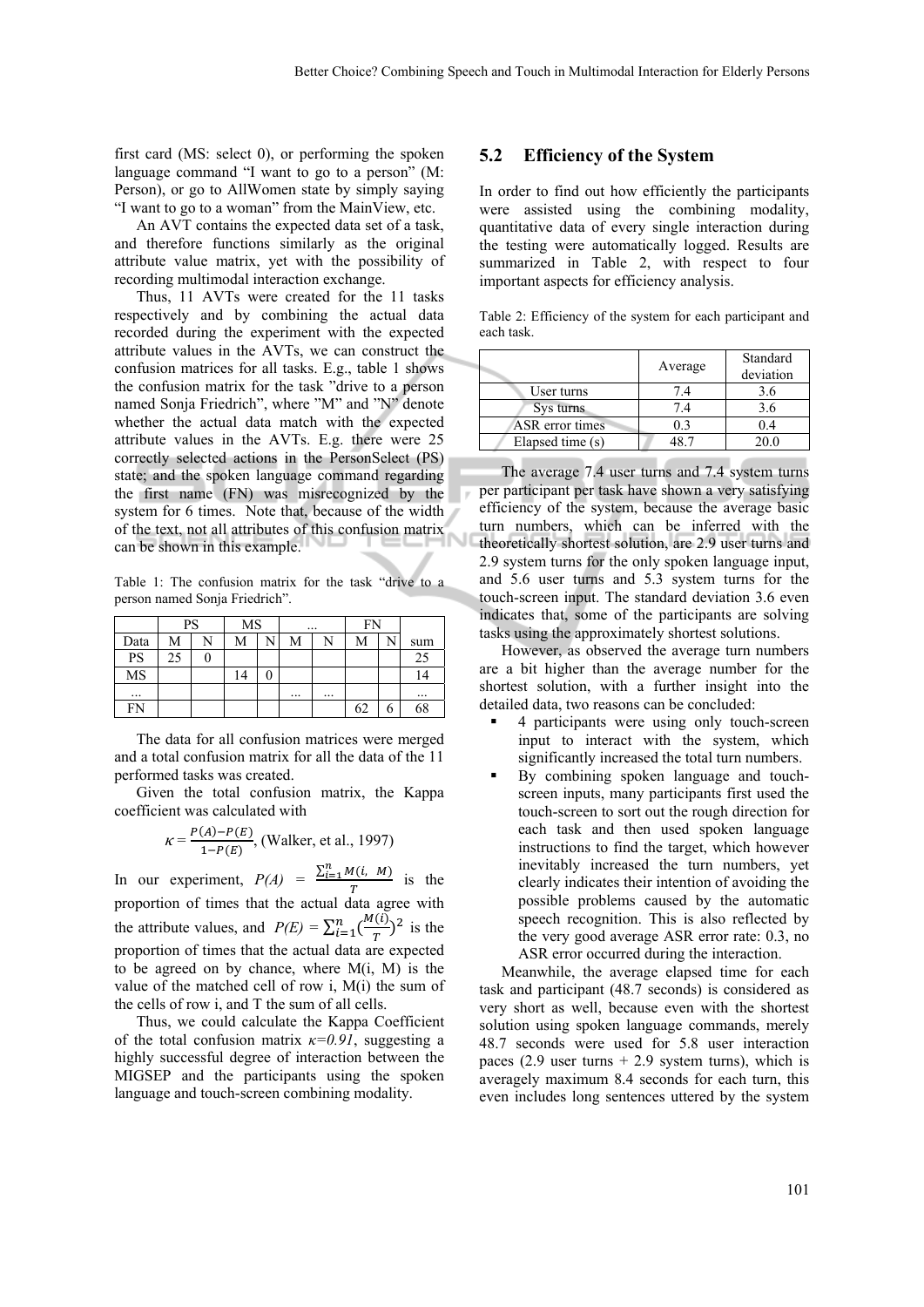for over 10 seconds. Although the standard deviation 20.0 is a bit high, this is caused by the same participants, especially the one who was using only touch-screen and doing brute-force searching, and used averagely 135.8 seconds for each task.

### **5.3 User Satisfaction of the System**

Regarding the user satisfaction of the system, we analysed the subjective data coming from the evaluation questionnaire concerning the interaction with the system with the combining modality. The results are summarized in Table 3, underlining very good user experiences with the combining modality.

Table 3: Data concerning subjective user satisfaction.

|                               | Mean | Standard<br>deviation |
|-------------------------------|------|-----------------------|
| Better than single modality?  | 4.4  | 1.1                   |
| Easier solving tasks?         | 4.0  | 1.3                   |
| Showing advantages?           | 4.5  | 1.0                   |
| Usable to use combi-modality? | 4.1  | 1.5                   |
| Prefer to use combi-modality? | 4.4  | 1.3                   |
| Not confusing?                | 4.5  | 0.9                   |
| Overall                       | 43   |                       |

However, the scores of easier solving tasks and the usability of the combining modality were a bit lower than the others and the corresponding standard deviations were also higher. It is again mainly due to the extreme cases, where the participants only used touch-screen input and had made unpleasant impression of using only touch-screen, and therefore gave comparably lower score in the questionnaire.

# **6 CONCLUSIONS AND FUTURE RESEARCH**

In this paper we reported our work on multimodal interaction for elderly persons by focusing on the following two important aspects:

- The summary of our systematically designed and empirically improved foundation for developing and implementing the elderlycentered multimodal interaction;
- The evaluation of the spoken language and touch-screen combined input modality of a multimodal interactive guidance system for the elderly by applying an adapted wellestablished evaluative framework.

Results of the evaluation showed a very high degree of effectiveness, efficiency and user

satisfaction of our system, specifically by using the spoken language and touch-screen combining input modality. This confirmed our theoretical and technical foundation, approaches and frameworks on developing effective, efficient and elderly-friendly multimodal interactive systems.

The reported work continued the pursuit of our goal towards building effective, efficient, adaptive and robust multimodal interactive systems and frameworks for elderly in ambient assistive living environments. Further studies are needed to investigate the reported extreme cases. Corpus-based supervised and reinforcement learning techniques will be applied to support and improve the formal language driven and agent-based hybrid modelling and management approach. More relevant research and experiments on assisting elderly in navigating through complex buildings are also being conducted.

### **ACKNOWLEDGEMENTS**

LOGY PUBLICATIONS We greatly acknowledge the support of the German Research Foundation through the Collaborative Research Center SFB/TR 8 Spatial Cognition, the department of Medical Psychology and Medical Sociology and the department of Neurology of the University Medical Center Göttingen.

## **REFERENCES**

- Alston, P. W., 2000, *Illocutionary acts and sentence meaning.* Cornell University Press.
- Birdi, K., Pennington, J., Zapf, D., 1997. Aging and errors in computer based work: an observational field study. In *Journal of Occupational and Organizational Psychology.* pp. 35-74.
- Broadfoot, P., Roscoe, B., 2000. Tutorial on FDR and Its Applications. In *K. Havelund, J. Penix and W. Visser (eds.), SPIN model checking and software verification.*  Springer-Verlag, London, UK, Volume 1885, pp. 322.
- Charness, N., Bosman, E., 1990. Human Factors and Design. In *J.E. Birren and K.W. Schaie, (eds.), Handbook of the Psychology of Aging.* Academic Press, Volume 3, pp. 446-463.
- Craik, F., Jennings, J., 1992. Human memory. In *F. Craik and T.A. Salthouse, (eds.), The Handbook of Aging and Cognition.* Erlbaum, pp. 51-110.
- Folstein, M., Folstein, S., Mchugh, P., 1975. "mini-mental state", a practical method for grading the cognitive state of patients for clinician. In *Journal of Psychiatric Research.* Volume 12, 3, pp. 189-198.
- Fozard, J. L., 1990. Vision and hearing in aging. In *J. Birren, R. Sloane and G. D. Cohen (eds), Handbook of*